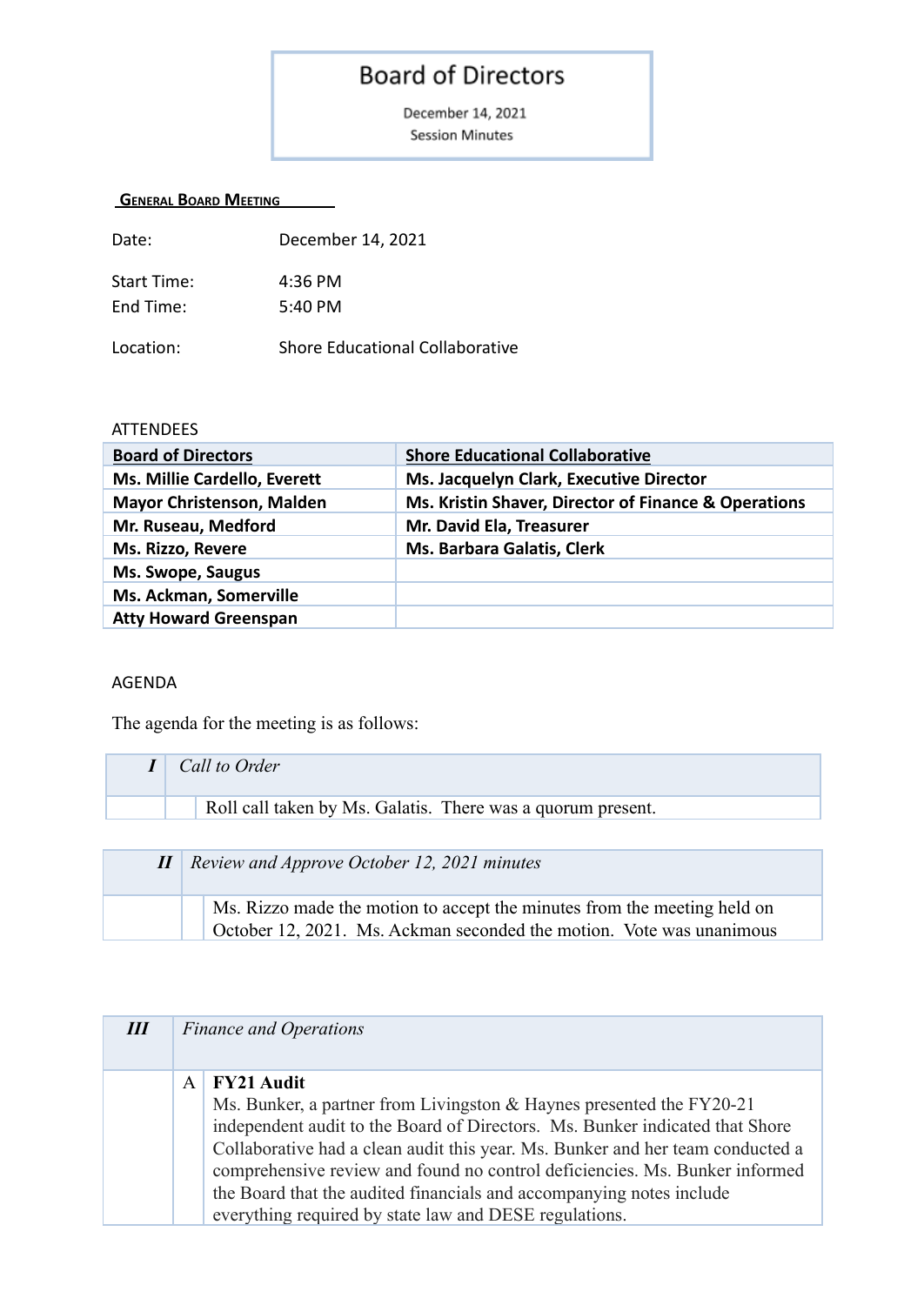|   |                                                                                                                                                    | would need to be reviewed and approved by the Board.     | Ms. Bunker indicated the audit is predicated on the assumption that Shore will<br>receive a waiver of the debt ratio covenant on the bond for 100 Revere Beach<br>Parkway, from TD Banknorth. Ms. Clark and Ms. Shaver have been working<br>with the bank to receive this waiver. Ms Bunker indicated that if the waiver is<br>not granted, then modifications would be made to the audit and that version |               |
|---|----------------------------------------------------------------------------------------------------------------------------------------------------|----------------------------------------------------------|------------------------------------------------------------------------------------------------------------------------------------------------------------------------------------------------------------------------------------------------------------------------------------------------------------------------------------------------------------------------------------------------------------|---------------|
|   |                                                                                                                                                    | re-presented to the Board for their review and approval. | Ms. Clark asked the Board of Directors to approve the FY21 draft audit as<br>presented, contingent on the letter granting the debt covenant waiver from the<br>bank. She indicated that if they do not receive the letter, the revised audit will be                                                                                                                                                       |               |
|   | seconded the motion.                                                                                                                               |                                                          | Ms. Ackman made the motion to accept the FY21 audit as presented. Ms. Rizzo                                                                                                                                                                                                                                                                                                                                |               |
|   | Roll Call Vote:<br>Everett<br>Yes<br>Malden<br>Yes<br>Medford<br>Yes<br>Yes<br>Revere<br>Saugus<br>Yes<br>Somerville<br>Yes<br>Vote was unanimous. |                                                          |                                                                                                                                                                                                                                                                                                                                                                                                            |               |
| B | <b>Financial Statement</b><br>statement to the Board in January.                                                                                   |                                                          | Ms. Shaver was happy to report a positive income statement. She indicated that<br>September and October were good months for income, given the number of<br>school and program days. Ms. Shaver reported that there is no balance sheet as<br>she needed to wait for the audit to close but expects to present that financial                                                                              |               |
| D | <b>Warrants</b><br>October 2021 Warrants                                                                                                           |                                                          | Mr. Ela presented the warrants from October and November follows:                                                                                                                                                                                                                                                                                                                                          |               |
|   | <b>DATE</b>                                                                                                                                        | <b>WARRANT#</b>                                          | <b>TYPE</b>                                                                                                                                                                                                                                                                                                                                                                                                | <b>AMOUNT</b> |
|   | 10/1/2021                                                                                                                                          | 1121                                                     | <b>Accounts Payable</b>                                                                                                                                                                                                                                                                                                                                                                                    | \$60,039.47   |
|   | 10/8/2021                                                                                                                                          | 1133                                                     | <b>Accounts Payable</b>                                                                                                                                                                                                                                                                                                                                                                                    | \$67,190.16   |
|   | 10/23/2021                                                                                                                                         | 1155                                                     | <b>Accounts Payable</b>                                                                                                                                                                                                                                                                                                                                                                                    | \$420,711.45  |
|   | 10/5/2021                                                                                                                                          | FY22-15                                                  | Payroll                                                                                                                                                                                                                                                                                                                                                                                                    | \$1,442.13    |
|   | 10/8/2021                                                                                                                                          | FY22-16                                                  | Payroll                                                                                                                                                                                                                                                                                                                                                                                                    | \$229,122.40  |
|   | 10/15/2021                                                                                                                                         | FY22-17                                                  | Payroll                                                                                                                                                                                                                                                                                                                                                                                                    | \$334,491.04  |
|   | 10/22/2021                                                                                                                                         | FY22-19                                                  | Payroll                                                                                                                                                                                                                                                                                                                                                                                                    | \$228,688.12  |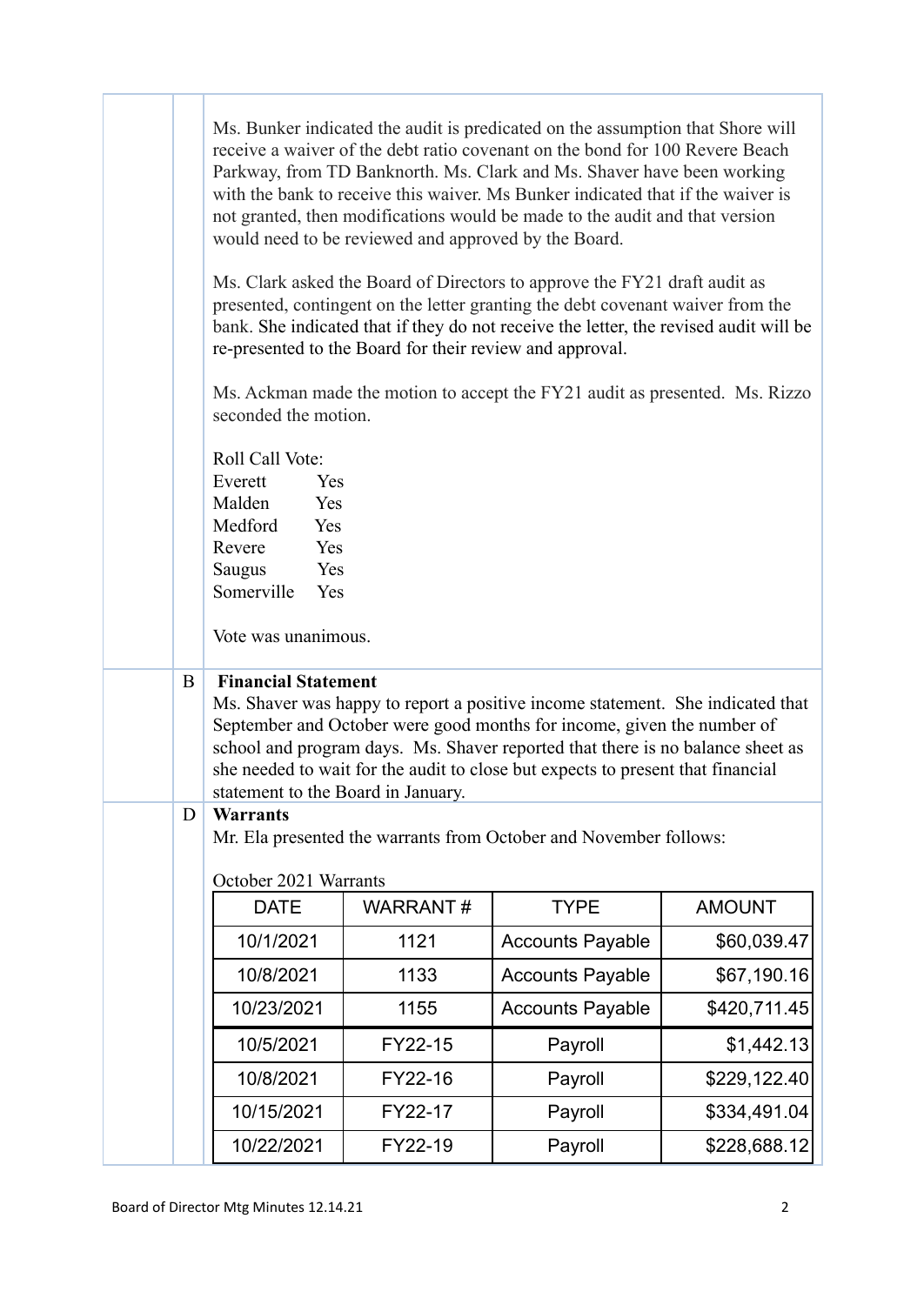| 10/31/2021<br><b>Electronic Payment</b><br>\$55,438.98<br>$FY-4$<br>December 2021 Warrants<br><b>WARRANT#</b><br><b>TYPE</b><br><b>AMOUNT</b><br><b>DATE</b><br>11/8/2021<br>1172<br>\$107,786.62<br><b>Accounts Payable</b><br>11/10/2021<br>1173<br><b>Accounts Payable</b><br>\$39,865.69<br>11/22/2021<br>1195<br>\$409,507.31<br><b>Accounts Payable</b><br>11/30/2021<br>1203<br>\$28,785.61<br><b>Accounts Payable</b><br>11/5/2021<br>FY22-21<br>Payroll<br>\$233,380.96<br>11/15/2021<br>FY22-22<br>Payroll<br>\$835.97<br>\$336,213.11<br>11/15/2021<br>FY 22-23<br>Payroll<br>11/19/2021<br>\$236,534.02<br>FY22-25<br>Payroll |
|-------------------------------------------------------------------------------------------------------------------------------------------------------------------------------------------------------------------------------------------------------------------------------------------------------------------------------------------------------------------------------------------------------------------------------------------------------------------------------------------------------------------------------------------------------------------------------------------------------------------------------------------|
|                                                                                                                                                                                                                                                                                                                                                                                                                                                                                                                                                                                                                                           |
|                                                                                                                                                                                                                                                                                                                                                                                                                                                                                                                                                                                                                                           |
|                                                                                                                                                                                                                                                                                                                                                                                                                                                                                                                                                                                                                                           |
|                                                                                                                                                                                                                                                                                                                                                                                                                                                                                                                                                                                                                                           |
|                                                                                                                                                                                                                                                                                                                                                                                                                                                                                                                                                                                                                                           |
|                                                                                                                                                                                                                                                                                                                                                                                                                                                                                                                                                                                                                                           |
|                                                                                                                                                                                                                                                                                                                                                                                                                                                                                                                                                                                                                                           |
|                                                                                                                                                                                                                                                                                                                                                                                                                                                                                                                                                                                                                                           |
|                                                                                                                                                                                                                                                                                                                                                                                                                                                                                                                                                                                                                                           |
|                                                                                                                                                                                                                                                                                                                                                                                                                                                                                                                                                                                                                                           |
|                                                                                                                                                                                                                                                                                                                                                                                                                                                                                                                                                                                                                                           |
|                                                                                                                                                                                                                                                                                                                                                                                                                                                                                                                                                                                                                                           |
| 11/30/2021<br>FY22-26<br>Payroll<br>\$331,456.84                                                                                                                                                                                                                                                                                                                                                                                                                                                                                                                                                                                          |
| 11/30/2021<br>\$44,311.96<br>$FY-5$<br><b>Electronic Payment</b>                                                                                                                                                                                                                                                                                                                                                                                                                                                                                                                                                                          |
|                                                                                                                                                                                                                                                                                                                                                                                                                                                                                                                                                                                                                                           |
| Amount Correction from September Warrants                                                                                                                                                                                                                                                                                                                                                                                                                                                                                                                                                                                                 |
| \$44,246.16<br>9/30/2021<br>$FY-3$<br><b>Electronic Payment</b>                                                                                                                                                                                                                                                                                                                                                                                                                                                                                                                                                                           |

|              | <i>Executive Director Report &amp; Discussion Items</i>                                                             |
|--------------|---------------------------------------------------------------------------------------------------------------------|
| $\mathsf{A}$ | <b>Services Update</b><br>$a_{\cdot}$<br>Enrollment<br>Ms. Clark informed the Board that Student Services currently |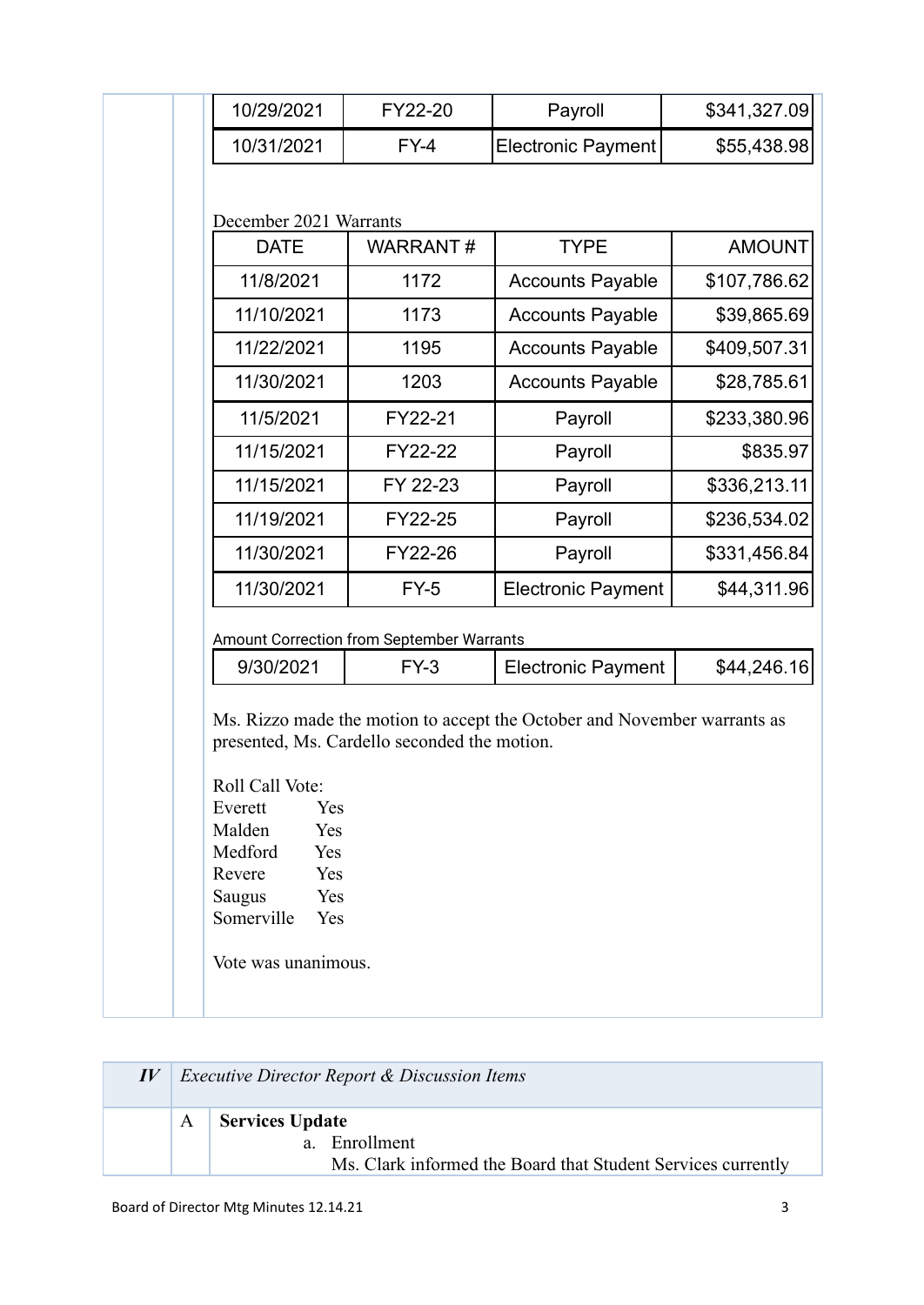|               | has 159 students. The School has 15 referrals and is looking to<br>open a new classroom and continue working on staff<br>recruitment needs.                                                                                                                                                                                                                                     |
|---------------|---------------------------------------------------------------------------------------------------------------------------------------------------------------------------------------------------------------------------------------------------------------------------------------------------------------------------------------------------------------------------------|
|               | b. Adult Services has a total of 356 enrolled, with 242 attending in<br>person. There are additional adults awaiting return to in person<br>services. Some have to wait until Shore and/or the<br>transportation companies can hire more staff; others' families<br>continue to make the choice to wait on returning due to health<br>concerns.                                 |
|               | c. District Services<br>Ms. Clark informed the Board that Shore continues to offer<br>District Services in Assistive Technology, Home Training,<br>Educational Team Lead forum (ETL) forums and College &<br>Career Future Readiness (CCFR).                                                                                                                                    |
| B             | <b>Mission, Vision, Values</b><br>Ms. Clark deferred this to the January Meeting.                                                                                                                                                                                                                                                                                               |
| $\mathcal{C}$ | <b>Annual Report</b><br>Ms. Clark presented the Board with the FY21 Annual report. She reviewed the<br>report and answered all questions.<br>Ms. Cardello made the motion to accept the annual report, Mr. Ackman<br>seconded the motion.<br>Roll Call Vote:<br>Everett<br>Yes<br>Malden<br>Yes<br>Medford<br>Yes<br>Revere<br>Yes<br>Yes<br><b>Saugus</b><br>Somerville<br>Yes |
|               | Vote was unanimous                                                                                                                                                                                                                                                                                                                                                              |

| $V_{\cdot}$ |   | Personnel                                                           |                                                                                                                                                                                               |
|-------------|---|---------------------------------------------------------------------|-----------------------------------------------------------------------------------------------------------------------------------------------------------------------------------------------|
|             | A | seconded the motion.                                                | <b>Approval of Hires and Terminations</b><br>Ms. Clark presented the Hires and Terminations Report to the Board. Ms.<br>Rizzo made the motion to accept the report as presented, Ms. Cardello |
|             |   | Roll Call Vote:<br>Everett<br>Malden<br>Medford<br>Revere<br>Saugus | <b>Yes</b><br><b>Yes</b><br>Yes<br>Yes<br>Yes                                                                                                                                                 |